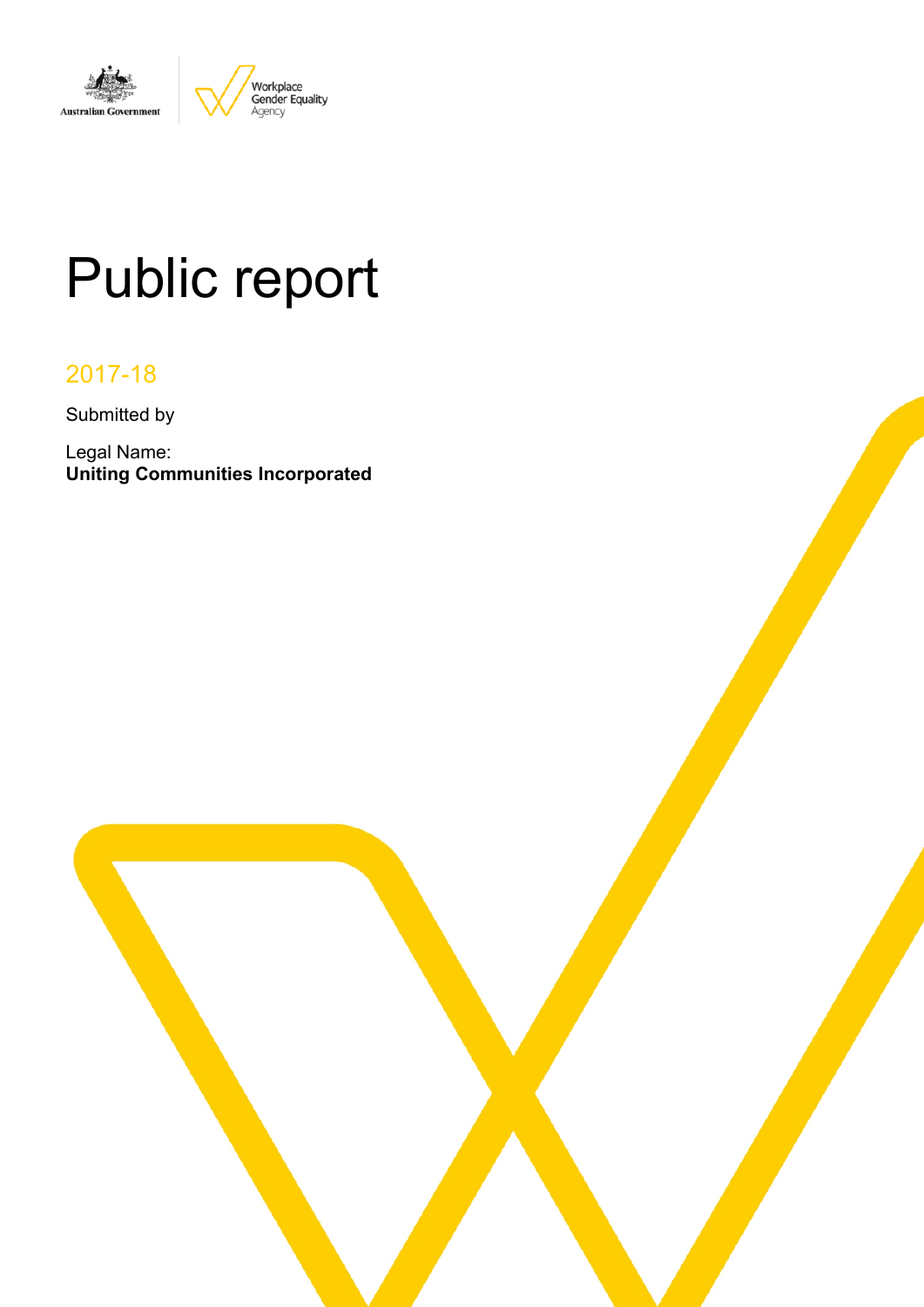

# Organisation and contact details

| Submitting organisation details | Legal name                                    | Uniting Communities Incorporated                                             |  |  |  |
|---------------------------------|-----------------------------------------------|------------------------------------------------------------------------------|--|--|--|
|                                 | <b>ABN</b>                                    | 33174490373                                                                  |  |  |  |
|                                 | <b>ANZSIC</b>                                 | Q Health Care and Social Assistance<br>8790 Other Social Assistance Services |  |  |  |
|                                 | <b>Business/trading name/s</b>                | <b>Uniting Communities</b>                                                   |  |  |  |
|                                 | ASX code (if applicable)                      |                                                                              |  |  |  |
|                                 | <b>Postal address</b>                         | GPO Box 2534<br>ADELAIDE SA 5001<br><b>AUSTRALIA</b>                         |  |  |  |
|                                 | Organisation phone number                     | (08) 8202 5111                                                               |  |  |  |
| <b>Reporting structure</b>      | Number of employees covered by<br>this report | 988                                                                          |  |  |  |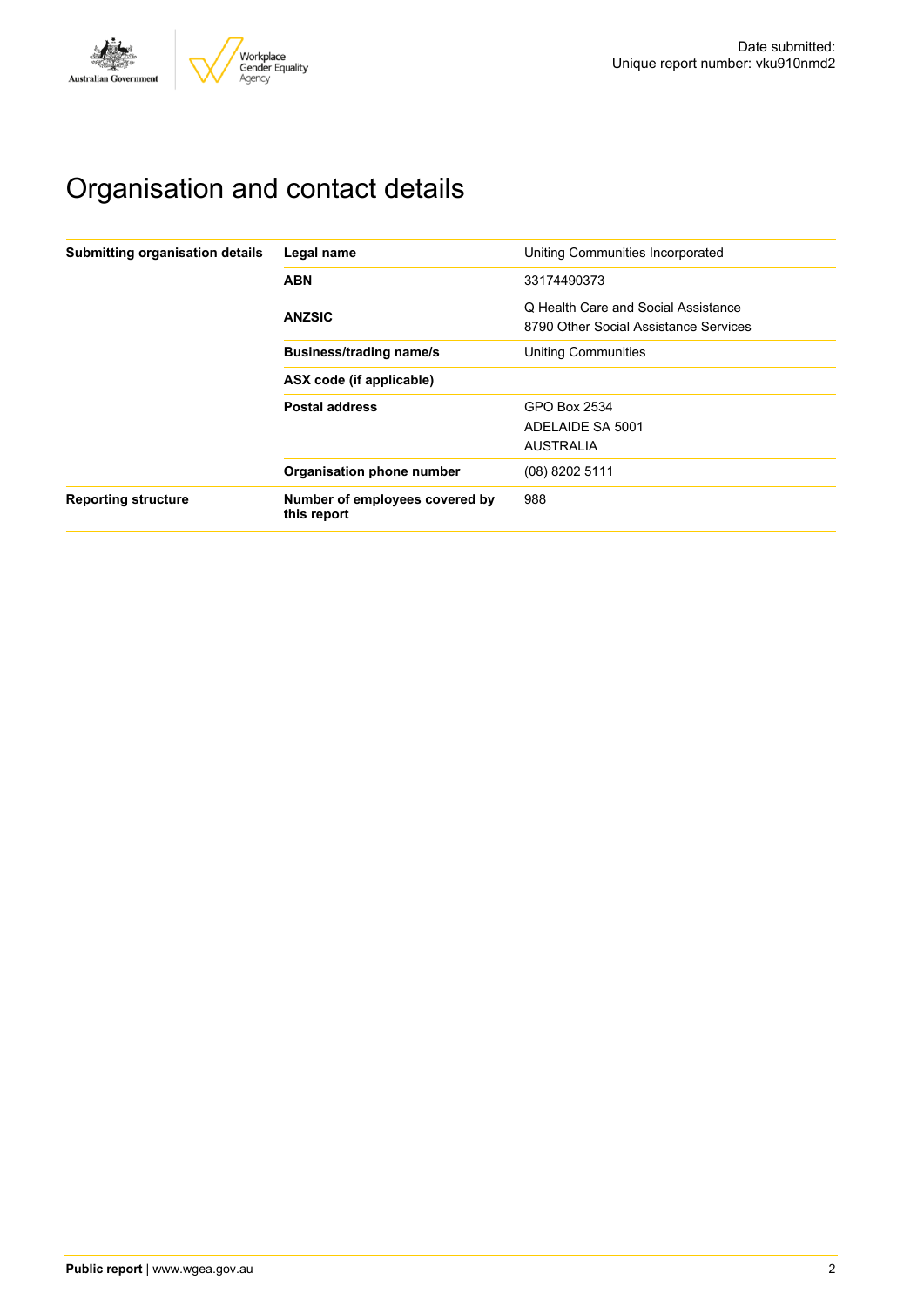

# Workplace profile

### **Manager**

|                                   | Reporting level to CEO |                          |                      |                          | No. of employees |  |
|-----------------------------------|------------------------|--------------------------|----------------------|--------------------------|------------------|--|
| Manager occupational categories   |                        | <b>Employment status</b> | F.                   | M                        | Total employees  |  |
|                                   |                        | Full-time permanent      | $\mathbf{0}$         | 0                        | $\mathbf{0}$     |  |
|                                   |                        | Full-time contract       | $\Omega$             | $\overline{1}$           |                  |  |
| CEO/Head of Business in Australia | 0                      | Part-time permanent      | $\mathbf 0$          | $\mathbf 0$              | $\mathbf{0}$     |  |
|                                   |                        | Part-time contract       | $\mathbf 0$          | $\mathbf 0$              | $\mathbf{0}$     |  |
|                                   |                        | Casual                   | $\Omega$             | $\Omega$                 | $\Omega$         |  |
|                                   |                        | Full-time permanent      | $\blacktriangleleft$ | -1                       | 2                |  |
|                                   |                        | Full-time contract       | 2                    | $\mathbf{1}$             | 3                |  |
| Key management personnel          | -1                     | Part-time permanent      | $\mathbf{0}$         | $\Omega$                 | $\mathbf{0}$     |  |
|                                   |                        | Part-time contract       | $\Omega$             | $\mathbf 0$              | $\Omega$         |  |
|                                   |                        | Casual                   | $\mathbf 0$          | $\mathbf 0$              | $\mathbf{0}$     |  |
| Senior Managers                   | $-2$                   | Full-time permanent      | 8                    | 2                        | 10               |  |
|                                   |                        | Full-time contract       | $\Omega$             | $\mathbf 0$              | $\Omega$         |  |
|                                   |                        | Part-time permanent      | $\overline{1}$       | $\mathbf 0$              |                  |  |
|                                   |                        | Part-time contract       | $\mathbf{0}$         | $\Omega$                 | $\mathbf{0}$     |  |
|                                   |                        | Casual                   | $\Omega$             | $\mathbf 0$              | $\Omega$         |  |
|                                   | -1                     | Full-time permanent      | $\mathbf 0$          | $\mathbf 0$              | $\mathbf{0}$     |  |
|                                   |                        | Full-time contract       | $\Omega$             | $\overline{\mathbf{1}}$  |                  |  |
|                                   |                        | Part-time permanent      | $\Omega$             | -1                       |                  |  |
|                                   |                        | Part-time contract       | $\Omega$             | $\mathbf 0$              | $\mathbf{0}$     |  |
|                                   |                        | Casual                   | $\Omega$             | $\Omega$                 | $\Omega$         |  |
|                                   |                        | Full-time permanent      | $\overline{4}$       | $\overline{1}$           | 5                |  |
|                                   |                        | Full-time contract       | $\Omega$             | $\Omega$                 | $\mathbf{0}$     |  |
| Other managers                    | $-2$                   | Part-time permanent      | $\mathbf 0$          | $\overline{\phantom{a}}$ |                  |  |
|                                   |                        | Part-time contract       | $\mathbf 0$          | $\mathbf 0$              | $\mathbf{0}$     |  |
|                                   |                        | Casual                   | $\Omega$             | $\mathbf 0$              | $\mathbf 0$      |  |
|                                   |                        | Full-time permanent      | 9                    | $\overline{4}$           | 13               |  |
|                                   |                        | Full-time contract       | $\mathbf 0$          | $\mathbf 0$              | $\mathbf{0}$     |  |
|                                   | $-3$                   | Part-time permanent      |                      | -1                       | 2                |  |
|                                   |                        | Part-time contract       | 0                    | 0                        | $\mathbf{0}$     |  |
|                                   |                        | Casual                   | $\mathbf 0$          | $\mathbf 0$              | $\mathbf{0}$     |  |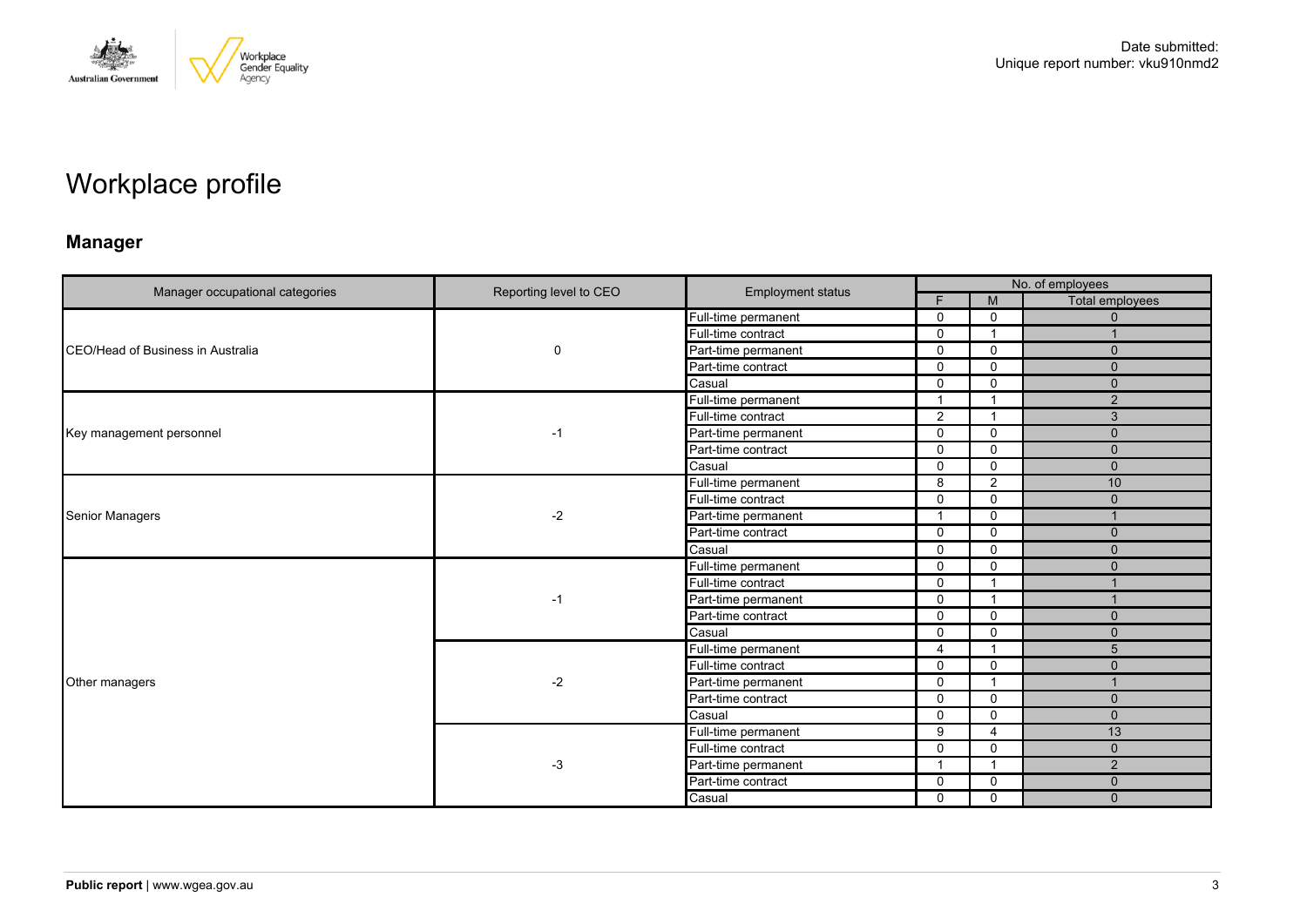

|                                                                                       |  |    |       | No. of employees       |
|---------------------------------------------------------------------------------------|--|----|-------|------------------------|
| Reporting level to CEO<br><b>Employment status</b><br>Manager occupational categories |  |    | 1 V I | <b>Total employees</b> |
| Grand total:<br>all managers                                                          |  | 26 |       | ≖⊾                     |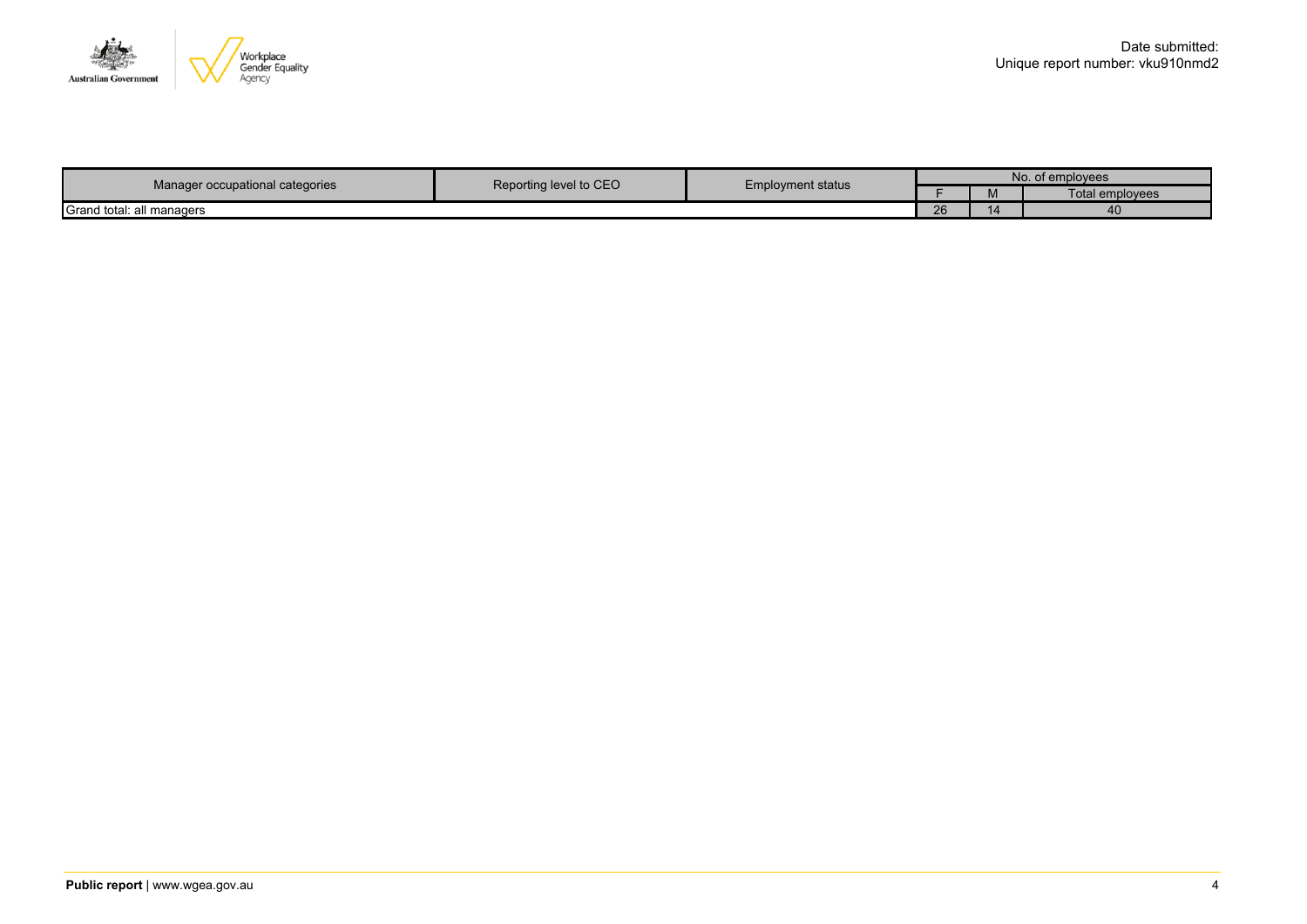

# Workplace profile

### **Non-manager**

|                                     |                          | No. of employees (excluding graduates and apprentices) No. of graduates (if applicable) |                |              |              | No. of apprentices (if applicable) |              |                 |
|-------------------------------------|--------------------------|-----------------------------------------------------------------------------------------|----------------|--------------|--------------|------------------------------------|--------------|-----------------|
| Non-manager occupational categories | <b>Employment status</b> |                                                                                         | M              |              | M            | E                                  | M            | Total employees |
|                                     | Full-time permanent      | $\overline{26}$                                                                         | 19             | 0            | 0            | 0                                  | 0            | 45              |
|                                     | Full-time contract       | 16                                                                                      | 9              | $\mathbf{0}$ | $\mathbf{0}$ | $\Omega$                           | $\mathbf{0}$ | 25              |
| Professionals                       | Part-time permanent      | 89                                                                                      | 24             | $\mathbf 0$  | $\mathbf 0$  | 0                                  | $\mathbf 0$  | 113             |
|                                     | Part-time contract       | 28                                                                                      | $\overline{7}$ | 0            | $\mathbf 0$  | 0                                  | $\mathbf 0$  | 35              |
|                                     | Casual                   | 21                                                                                      | 6              | $\mathbf{0}$ | $\mathbf{0}$ | $\Omega$                           | $\Omega$     | 27              |
|                                     | Full-time permanent      | $\mathbf 0$                                                                             | 0              | $\mathbf 0$  | $\mathbf 0$  | 0                                  | $\mathbf 0$  | $\mathbf{0}$    |
|                                     | Full-time contract       | $\mathbf{0}$                                                                            | $\mathbf 0$    | 0            | $\mathbf 0$  | 0                                  | $\mathbf 0$  | $\mathbf{0}$    |
| Technicians and trade               | Part-time permanent      | $\mathbf 0$                                                                             | 0              | $\mathbf 0$  | $\mathbf 0$  | 0                                  | $\mathbf 0$  | $\mathbf{0}$    |
|                                     | Part-time contract       | $\mathbf{0}$                                                                            | $\mathbf 0$    | $\mathbf{0}$ | $\mathbf{0}$ | $\Omega$                           | $\Omega$     | $\Omega$        |
|                                     | Casual                   | $\mathbf 0$                                                                             | 0              | 0            | $\mathbf 0$  | $\mathbf 0$                        | $\mathbf 0$  | $\mathbf{0}$    |
|                                     | Full-time permanent      | 33                                                                                      | 9              | $\mathbf 0$  | $\mathbf 0$  | $\Omega$                           | $\Omega$     | 42              |
|                                     | Full-time contract       | $\overline{12}$                                                                         | 3              | $\mathbf 0$  | $\mathbf 0$  | 0                                  | $\mathbf 0$  | 15              |
| Community and personal service      | Part-time permanent      | 242                                                                                     | 74             | $\mathbf 0$  | $\mathbf 0$  | 0                                  | $\mathbf 0$  | 316             |
|                                     | Part-time contract       | 28                                                                                      | 8              | $\mathbf 0$  | $\mathbf 0$  | $\Omega$                           | $\Omega$     | 36              |
|                                     | Casual                   | 110                                                                                     | 38             | $\mathbf 0$  | $\mathbf{0}$ | 0                                  | $\Omega$     | 148             |
|                                     | Full-time permanent      | 24                                                                                      | $\overline{4}$ | $\Omega$     | $\mathbf{0}$ | $\Omega$                           | $\Omega$     | 28              |
|                                     | Full-time contract       | $\overline{5}$                                                                          | 0              | 0            | 0            | 0                                  | 0            | 5               |
| Clerical and administrative         | Part-time permanent      | $\overline{25}$                                                                         | 3              | $\Omega$     | $\mathbf{0}$ | 0                                  | $\Omega$     | $\overline{28}$ |
|                                     | Part-time contract       | 9                                                                                       | 2              | $\mathbf 0$  | $\mathbf 0$  | 0                                  | $\mathbf 0$  | 11              |
|                                     | Casual                   | 10                                                                                      | 0              | $\mathbf 0$  | $\mathbf 0$  | $\mathbf 0$                        | $\mathbf 0$  | 10              |
|                                     | Full-time permanent      | $\mathbf 0$                                                                             | $\mathbf 0$    | $\mathbf 0$  | $\mathbf 0$  | 0                                  | $\mathbf 0$  | $\Omega$        |
|                                     | Full-time contract       |                                                                                         | $\mathbf{1}$   | $\mathbf 0$  | $\mathbf{0}$ | $\Omega$                           | $\Omega$     | 2               |
| Sales                               | Part-time permanent      | 4                                                                                       | $\mathbf 0$    | $\mathbf 0$  | $\mathbf 0$  | 0                                  | $\mathbf 0$  | $\overline{4}$  |
|                                     | Part-time contract       | $\overline{2}$                                                                          | 0              | $\mathbf 0$  | $\mathbf 0$  | 0                                  | $\mathbf 0$  | 2               |
|                                     | Casual                   |                                                                                         | 0              | $\mathbf 0$  | $\mathbf 0$  | 0                                  | $\mathbf 0$  |                 |
|                                     | Full-time permanent      | 0                                                                                       | $\mathbf 0$    | 0            | 0            | 0                                  | 0            | $\mathbf{0}$    |
|                                     | Full-time contract       | $\mathbf 0$                                                                             | 0              | $\mathbf 0$  | $\mathbf 0$  | 0                                  | $\mathbf 0$  | $\Omega$        |
| Machinery operators and drivers     | Part-time permanent      | $\mathbf 0$                                                                             | $\mathbf 0$    | $\mathbf 0$  | $\mathbf 0$  | 0                                  | $\mathbf 0$  | $\mathbf{0}$    |
|                                     | Part-time contract       | $\Omega$                                                                                | 0              | 0            | 0            | 0                                  | 0            | $\mathbf{0}$    |
|                                     | Casual                   | $\mathbf 0$                                                                             | $\mathbf 0$    | $\mathbf 0$  | $\mathbf 0$  | $\Omega$                           | $\mathbf 0$  | $\mathbf{0}$    |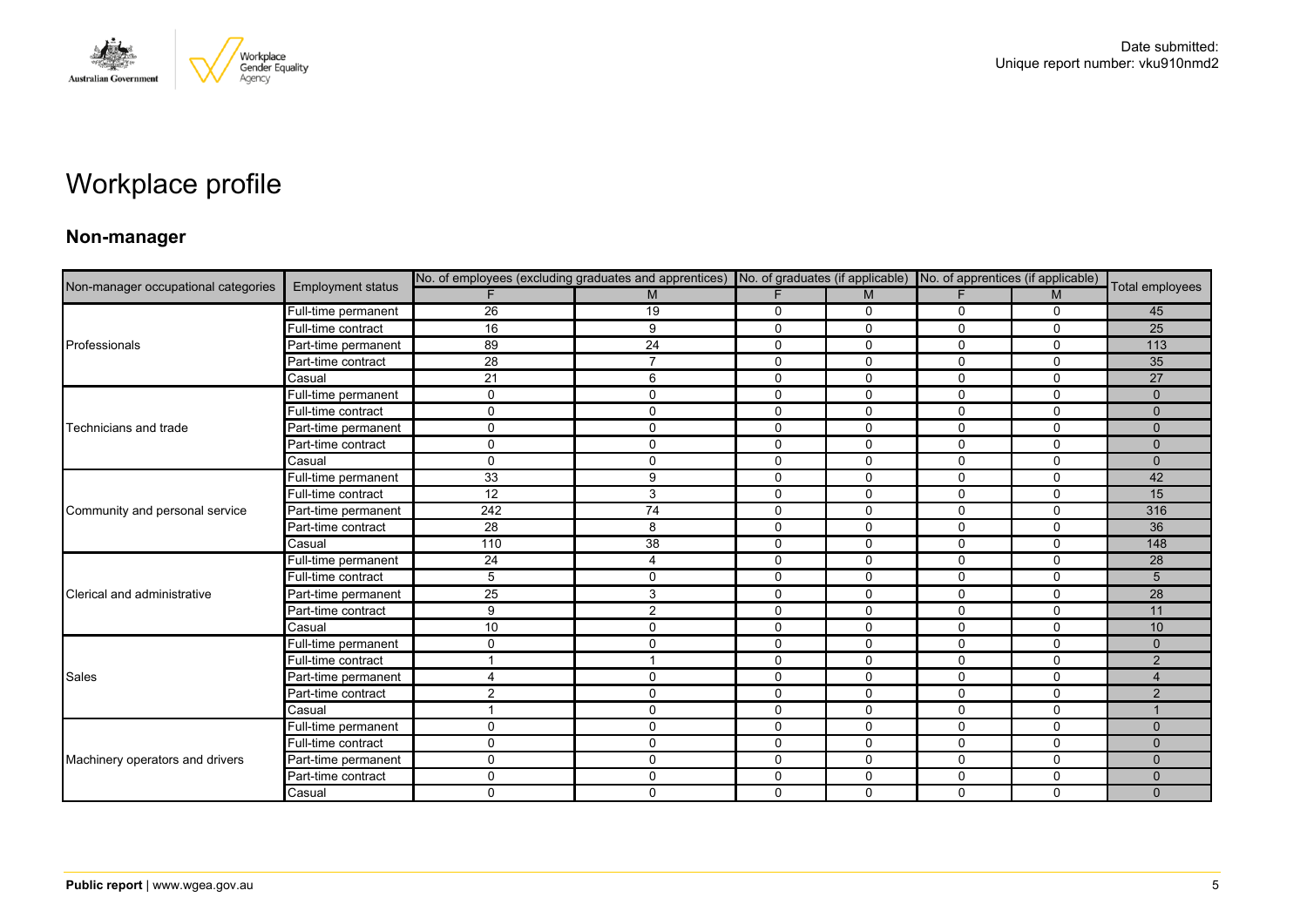

|                                     | <b>Employment status</b> | No. of employees (excluding graduates and apprentices) No. of graduates (if applicable) No. of apprentices (if applicable) Total employees |     |  |  |  |  |     |
|-------------------------------------|--------------------------|--------------------------------------------------------------------------------------------------------------------------------------------|-----|--|--|--|--|-----|
| Non-manager occupational categories |                          |                                                                                                                                            | М   |  |  |  |  |     |
|                                     | Full-time permanent      |                                                                                                                                            |     |  |  |  |  |     |
|                                     | Full-time contract       |                                                                                                                                            |     |  |  |  |  |     |
| Labourers                           | Part-time permanent      | 28                                                                                                                                         |     |  |  |  |  | 34  |
|                                     | Part-time contract       |                                                                                                                                            |     |  |  |  |  |     |
|                                     | Casual                   |                                                                                                                                            |     |  |  |  |  |     |
|                                     | Full-time permanent      |                                                                                                                                            |     |  |  |  |  |     |
|                                     | Full-time contract       |                                                                                                                                            |     |  |  |  |  |     |
| <b>Others</b>                       | Part-time permanent      |                                                                                                                                            |     |  |  |  |  |     |
|                                     | Part-time contract       |                                                                                                                                            |     |  |  |  |  |     |
|                                     | Casual                   |                                                                                                                                            |     |  |  |  |  |     |
| Grand total: all non-managers       |                          | 730                                                                                                                                        | 218 |  |  |  |  | 948 |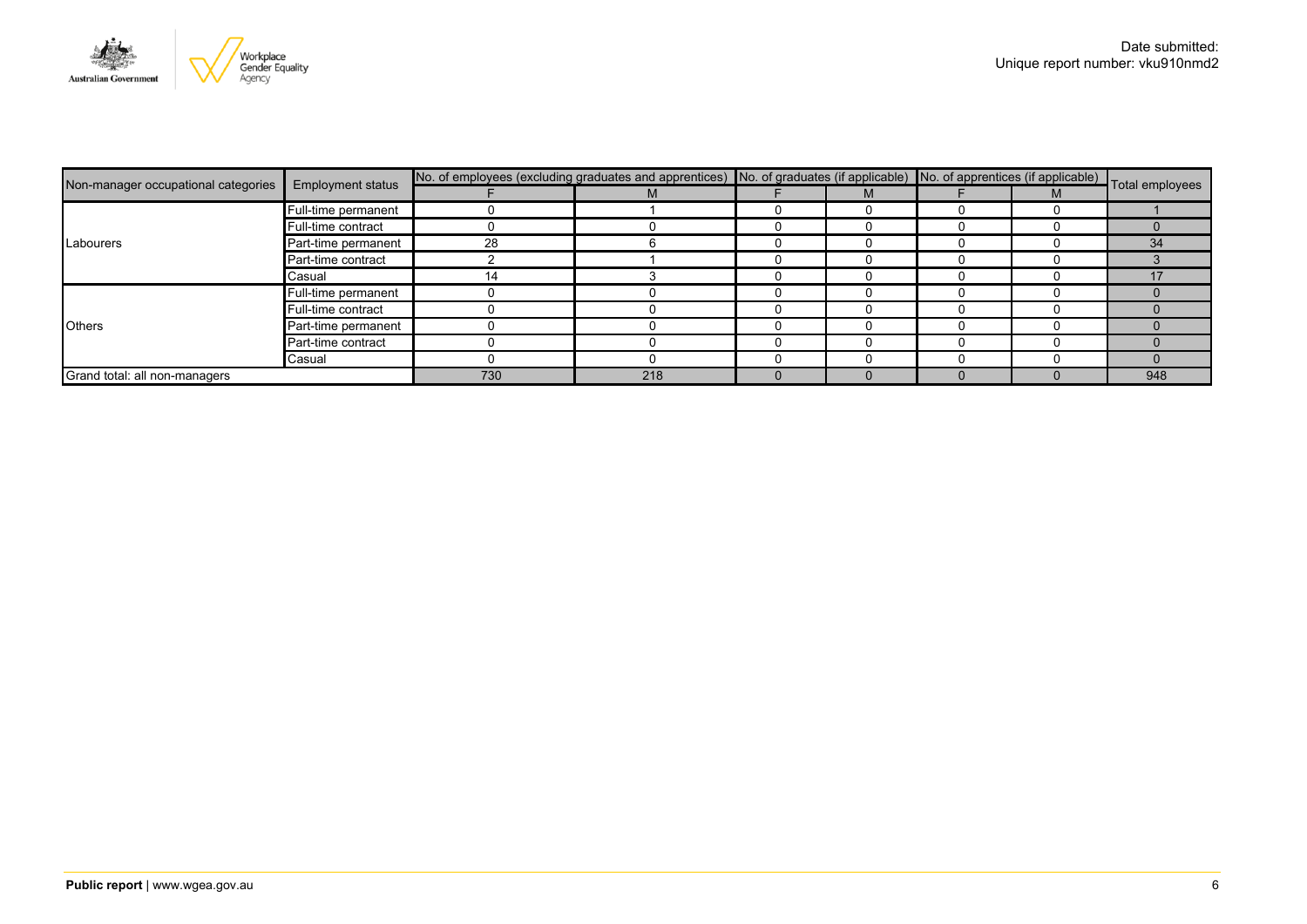

# Reporting questionnaire

### **Gender equality indicator 1: Gender composition of workforce**

This indicator seeks information about the gender composition of relevant employers in a standardised format, to enable the aggregation of data across and within industries. The aggregated data in your workplace profile assists relevant employers in understanding the characteristics of their workforce, including in relation to occupational segregation, the position of women and men in management within their industry or sector, and patterns of potentially insecure employment.

#### **NB. IMPORTANT:**

**• References to the Act mean the Workplace Gender Equality Act 2012.**

• A formal 'policy' and/or 'formal strategy' in this questionnaire refers to formal policies and/or strategies that are **either standalone or contained within another formal policy/formal strategy.**

• Data provided in this reporting questionnaire covers the TOTAL reporting period from 1 April 2017 to 31 March 2018. (This differs from the workplace profile data which is taken at a point-in-time during the reporting period).

- **• Answers need to reflect ALL organisations covered in this report.**
- . If you select "NO, Insufficient resources/expertise" to any option, this may cover human or financial resources.
- **1. Do you have formal policies and/or formal strategies in place that SPECIFICALLY SUPPORT GENDER EQUALITY relating to the following?**

#### **1.1 Recruitment**

- $\boxtimes$  Yes (select all applicable answers)
	- $\mathbb{\dot{A}}$  Policy
	- $\Box$  Strategy
- No (you may specify why no formal policy or formal strategy is in place)
	- $\Box$  Currently under development, please enter date this is due to be completed
		- $\overline{\Box}$  Insufficient resources/expertise
		- $\Box$  Not a priority

#### **1.2 Retention**

- $\Box$  Yes (select all applicable answers)
	- $\Box$  Policy
	- $\Box$  Strategy
- $\boxtimes$  No (you may specify why no formal policy or formal strategy is in place)
	- $\boxtimes$  Currently under development, please enter date this is due to be completed 31/03/19
		- $\Box$  Insufficient resources/expertise
		- $\Box$  Not a priority

#### **1.3 Performance management processes**

- $\boxtimes$  Yes (select all applicable answers)
	- $\boxtimes$  Policy
	- $\Box$  Strategy
- $\Box$  No (you may specify why no formal policy or formal strategy is in place)
	- $\Box$  Currently under development, please enter date this is due to be completed  $\Box$  Insufficient resources/expertise
		- $\overline{\Box}$  Not a priority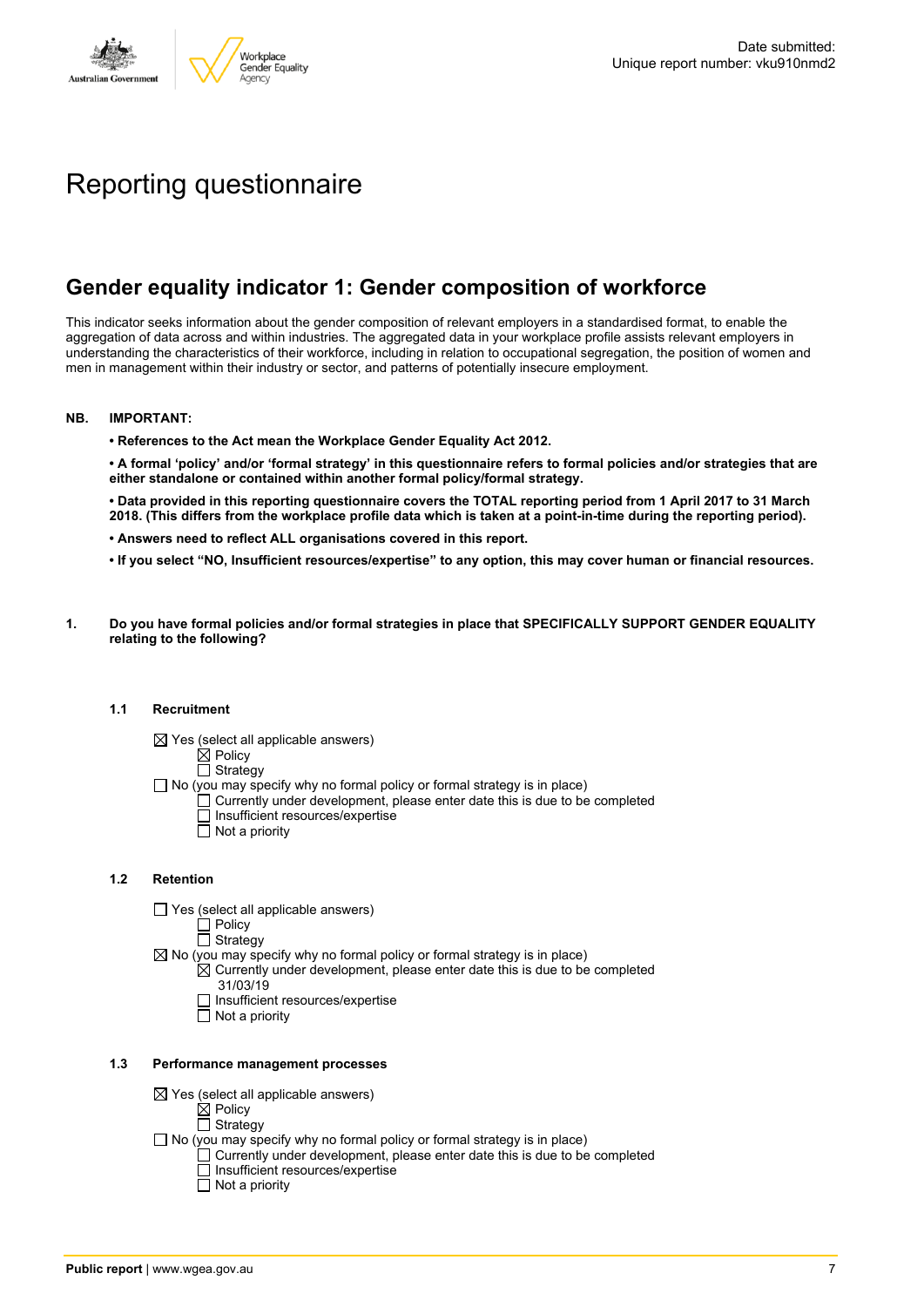



#### **1.4 Promotions**

 $\boxtimes$  Yes (select all applicable answers)

Policy Strategy

 $\Box$  No (you may specify why no formal policy or formal strategy is in place)

- Currently under development, please enter date this is due to be completed Insufficient resources/expertise
- $\overline{\Box}$  Not a priority

#### **1.5 Talent identification/identification of high potentials**

- $\boxtimes$  Yes (select all applicable answers)
	- $\Box$  Policy

 $\boxtimes$  Strategy

- □ No (you may specify why no formal policy or formal strategy is in place)
	- Currently under development, please enter date this is due to be completed  $\Box$  Insufficient resources/expertise  $\Box$  Not a priority
		-

#### **1.6 Succession planning**

- $\Box$  Yes (select all applicable answers)
	- Policy
	- Strategy
- $\boxtimes$  No (you may specify why no formal policy or formal strategy is in place)
	- $\boxtimes$  Currently under development, please enter date this is due to be completed 31/03/19
		- □ Insufficient resources/expertise
		- $\Box$  Not a priority

#### **1.7 Training and development**

 $\boxtimes$  Yes (select all applicable answers)

 $\mathbb{\dot{Z}}$  Policy

 $\Box$  Strategy

 $\Box$  No (you may specify why no formal policy or formal strategy is in place)  $\Box$  Currently under development, please enter date this is due to be completed Insufficient resources/expertise Not a priority

#### **1.8 Key performance indicators for managers relating to gender equality**

 $\Box$  Yes (select all applicable answers)

Policy

 $\Box$  Strategy

 $\boxtimes$  No (you may specify why no formal policy or formal strategy is in place)

- Currently under development, please enter date this is due to be completed  $\overline{\Box}$  Insufficient resources/expertise
	- $\boxtimes$  Not a priority

#### **1.9 Gender equality overall**

- $\boxtimes$  Yes (select all applicable answers)
	- $\boxtimes$  Policy
	- $\Box$  Strategy
- $\Box$  No (you may specify why no formal policy or formal strategy is in place)
	- $\Box$  Currently under development, please enter date this is due to be completed □ Insufficient resources/expertise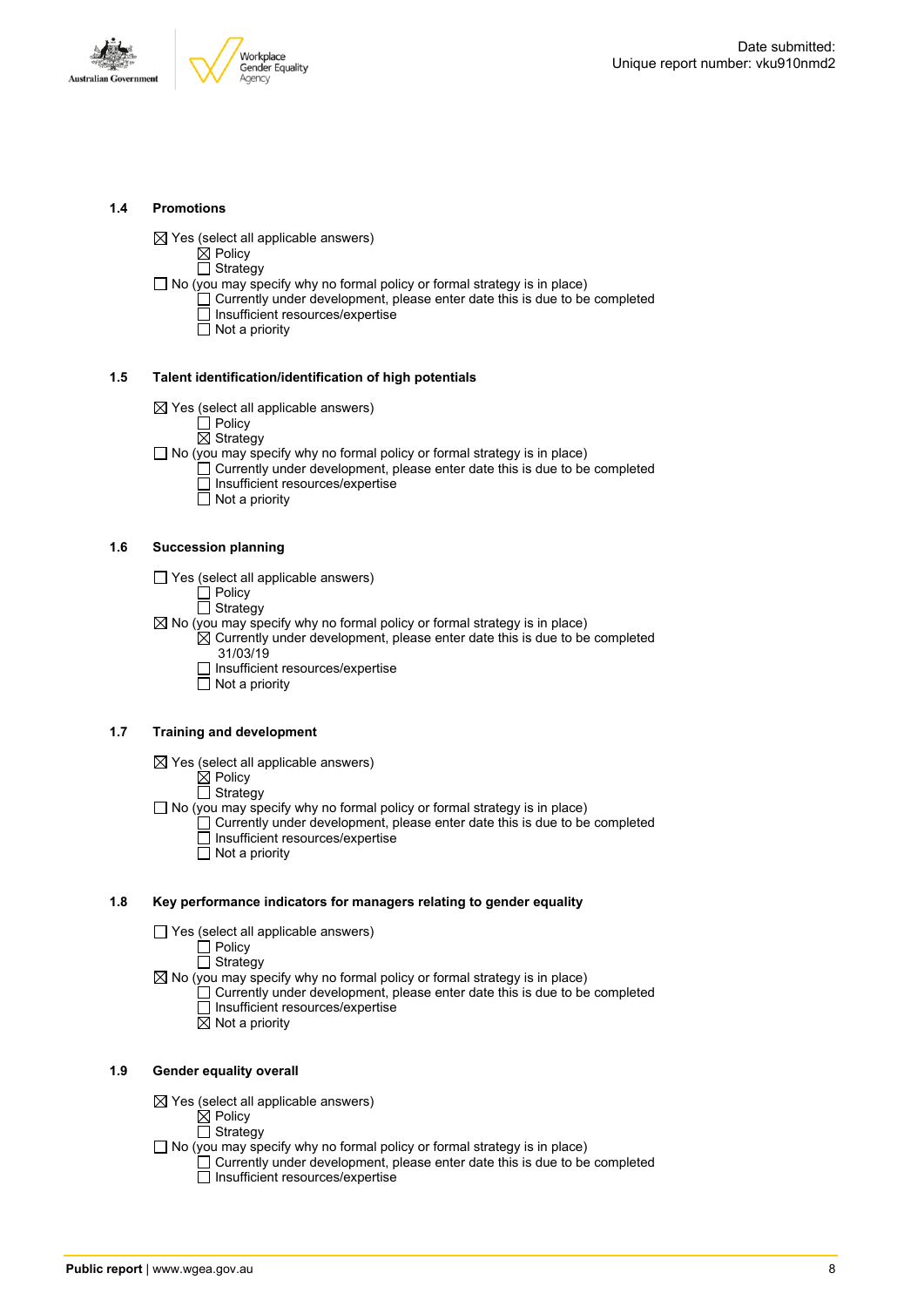

 $\Box$  Not a priority

**1.10 How many employees were promoted during the reporting period against each category below? IMPORTANT: Because promotions are included in the number of appointments in Q1.11, the number of promotions should never exceed appointments.**

|                                         |        | Managers |        | Non-managers |
|-----------------------------------------|--------|----------|--------|--------------|
|                                         | Female | Male     | Female | Male         |
| Permanent/ongoing full-time employees   | U      | 0        | ι      |              |
| Permanent/ongoing part-time employees   | 0      | 0        | C      |              |
| Fixed-term contract full-time employees | 0      | 0        | C      |              |
| Fixed-term contract part-time employees | C      | 0        | C      |              |
| Casual employees                        | U      |          |        |              |

**1.11 How many appointments in total (including the number of promotions above in Q1.10), were made to manager and non-manager roles during the reporting period (based on WGEA-defined managers/nonmanagers)?**

**IMPORTANT: promotions need to be added to these totals because they are considered internal appointments.**

|                                                                         | Female | Male |
|-------------------------------------------------------------------------|--------|------|
| Number of appointments made to MANAGER roles (including promotions)     |        |      |
| Number of appointments made to NON-MANAGER roles (including promotions) | 112    | .47  |

**1.12 How many employees resigned during the reporting period against each category below?**

|                                         |        | Managers |        | Non-managers |
|-----------------------------------------|--------|----------|--------|--------------|
|                                         | Female | Male     | Female | Male         |
| Permanent/ongoing full-time employees   |        | 0        | 17     | 2            |
| Permanent/ongoing part-time employees   | C      | 0        | 54     | 8            |
| Fixed-term contract full-time employees | 0      | 0        | 3      |              |
| Fixed-term contract part-time employees | 0      | 0        | 18     | 0            |
| Casual employees                        | C      | 0        | 41     | 13           |

**1.13 If your organisation would like to provide additional information relating to gender equality indicator 1, please do so below.**

# **Gender equality indicator 2: Gender composition of governing bodies**

Gender composition of governing bodies is an indicator of gender equality at the highest level of organisational leadership and decision-making. This gender equality indicator seeks information on the representation of women and men on governing bodies. The term "governing body" in relation to a relevant employer is broad and depends on the nature of your organisation. It can mean the board of directors, trustees, committee of management, council or other governing authority of the employer.

2. The organisation(s) you are reporting on will have a governing body. In the Act, governing body is defined as "the board of directors, trustees, committee of management, council or other governing authority of the employer". This question relates to the highest governing body for your Australian entity, even if it is located overseas.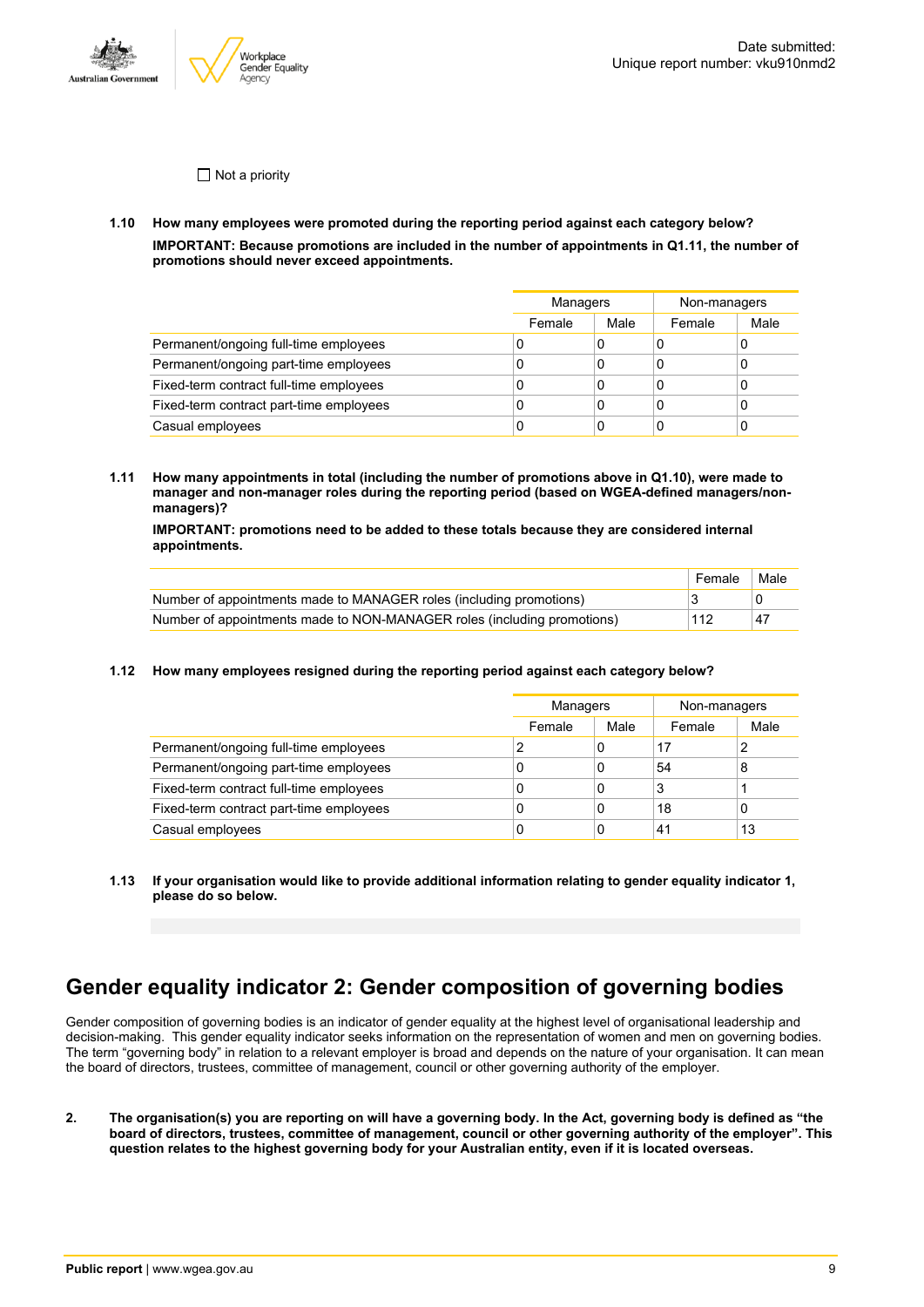

**2.1 Please answer the following questions relating to each governing body covered in this report. Note: If this report covers more than one organisation, the questions below will be repeated for each organisation before proceeding to question 2.2.**

If your organisation's governing body is the same as your parent entity's, you will need to add your **organisation's name BUT the numerical details of your parent entity's governing body.**

#### **2.1a.1 Organisation name?**

Uniting Communities Inc.

#### **2.1b.1 How many Chairs on this governing body?**

|       | . <b>.</b> .<br>⊿н⊷ | $\mathbf{A}$ – $\mathbf{L}$<br>яΡ |
|-------|---------------------|-----------------------------------|
| ımher |                     |                                   |

#### **2.1c.1 How many other members are on this governing body (excluding the Chair/s)?**

|        | Female | Male |
|--------|--------|------|
| Number |        |      |

#### **2.1d.1 Has a target been set to increase the representation of women on this governing body?**

#### □ Yes

 $\overline{\boxtimes}$  No (you may specify why a target has not been set)

 $\mathbb{\tilde{A}}$  Governing body/board has gender balance (e.g. 40% women/40% men/20% either)

 $\Box$  Currently under development, please enter date this is due to be completed

Insufficient resources/expertise

Do not have control over governing body/board appointments (provide details why):

- Not a priority
- $\overline{\Box}$  Other (provide details):

#### **2.1g.1 Are you reporting on any other organisations in this report?**

- 2.2 Do you have a formal selection policy and/or formal selection strategy for governing body members for ALL **organisations covered in this report?**
	- $\boxtimes$  Yes (select all applicable answers)
		- $\Box$  Policy

 $\overline{\boxtimes}$  Strategy

 $\Box$  No (you may specify why no formal selection policy or formal selection strategy is in place)

- In place for some governing bodies
- Currently under development, please enter date this is due to be completed
- $\overline{\Pi}$  Insufficient resources/expertise
- $\Box$  Do not have control over governing body appointments (provide details why)
- Not a priority
- Other (provide details):
- **2.3 Does your organisation operate as a partnership structure (i.e. select NO if your organisation is an "incorporated" entity - Pty Ltd, Ltd or Inc; or an "unincorporated" entity)?**

 $\Box$  Yes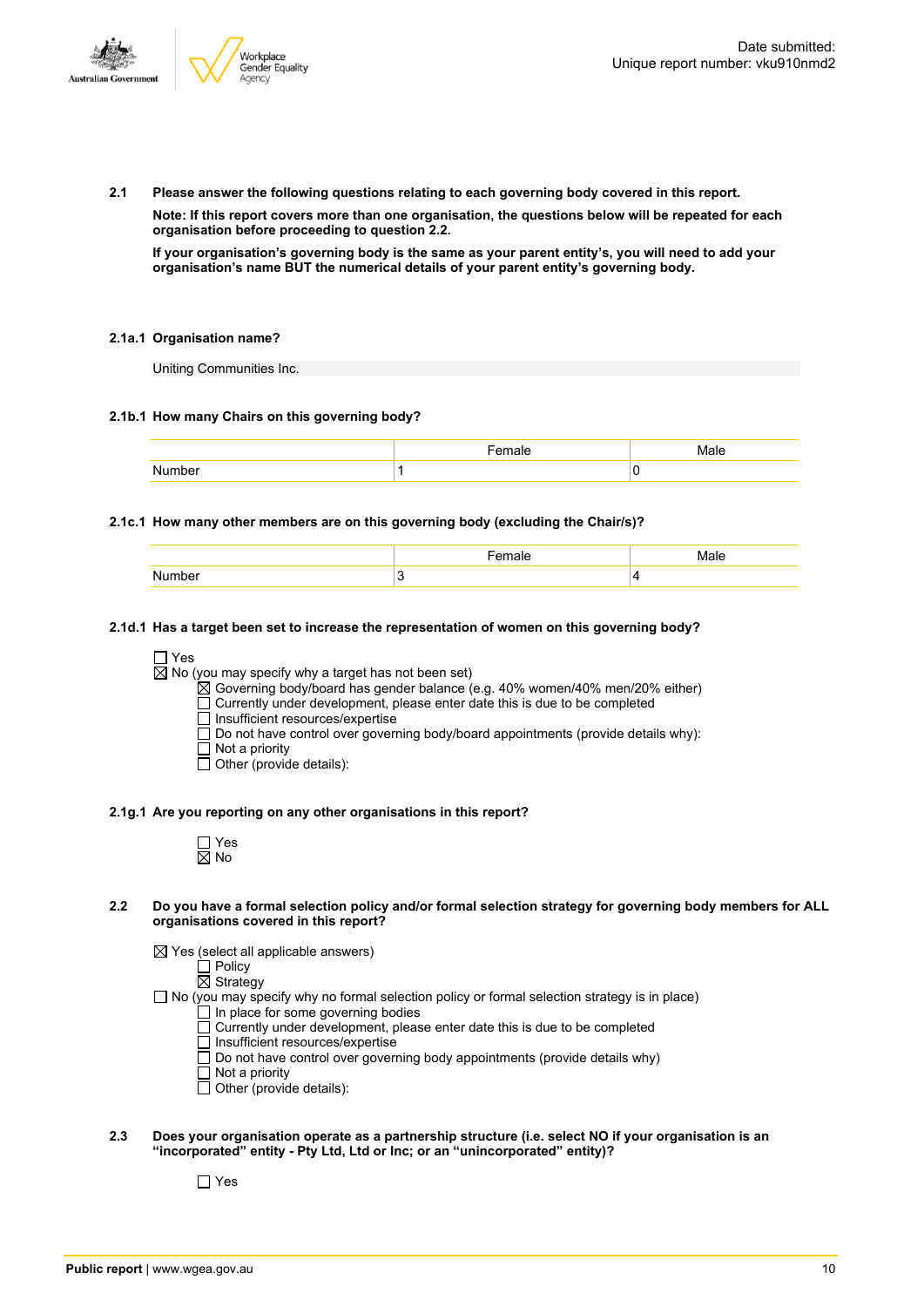

 $\boxtimes$  No

**2.5 If your organisation would like to provide additional information relating to gender equality indicator 2, please do so below.**

### **Gender equality indicator 3: Equal remuneration between women and men**

Equal remuneration between women and men is a key component of improving women's economic security and progressing gender equality.

#### **3. Do you have a formal policy and/or formal strategy on remuneration generally?**

- $\Box$  Yes (select all applicable answers)
	- $\overline{\Box}$  Policy
	- □ Strategy

 $\boxtimes$  No (you may specify why no formal policy or formal strategy is in place)

 $\boxtimes$  Currently under development, please enter date this is due to be completed

- Remuneration framework under development for non Agreement covered employees due to be completed 31/12/18. Salaries set by workplace agreements.
- $\Box$  Insufficient resources/expertise
- $\overline{\Box}$  Salaries set by awards/industrial or workplace agreements
- $\Box$  Non-award employees paid market rate
- Not a priority
- Other (provide details):

#### 4. Have you analysed your payroll to determine if there are any remuneration gaps between women and men (i.e. **conducted a gender pay gap analysis)?**

 $\boxtimes$  Yes - the most recent gender remuneration gap analysis was undertaken:

- $\boxtimes$  Within last 12 months
- Within last 1-2 years
- More than 2 years ago but less than 4 years ago
- Other (provide details):
- $\Box$  No (you may specify why you have not analysed your payroll for gender remuneration gaps)
	- $\Box$  Currently under development, please enter date this is due to be completed
	- $\Box$  Insufficient resources/expertise

□ Salaries for ALL employees (including managers) are set by awards or industrial agreements AND there is no room for discretion in pay changes (for example because pay increases occur only when there is a change in tenure or qualifications)

Salaries for SOME or ALL employees (including managers) are set by awards or industrial agreements and there IS room for discretion in pay changes (because pay increases can occur with some discretion such as performance assessments)

- □ Non-award employees paid market rate
- $\overline{\Box}$  Not a priority

 $\Box$  Other (provide details):

#### 4.01 You may provide details below on the type of gender remuneration gap analysis that has been undertaken **(for example like-for-like and/or organisation-wide).**

#### **4.1 Did you take any actions as a result of your gender remuneration gap analysis?**

 $\Box$  Yes – indicate what actions were taken (select all applicable answers)

- Created a pay equity strategy or action plan
	- Identified cause/s of the gaps
	- $\overline{\Box}$  Reviewed remuneration decision-making processes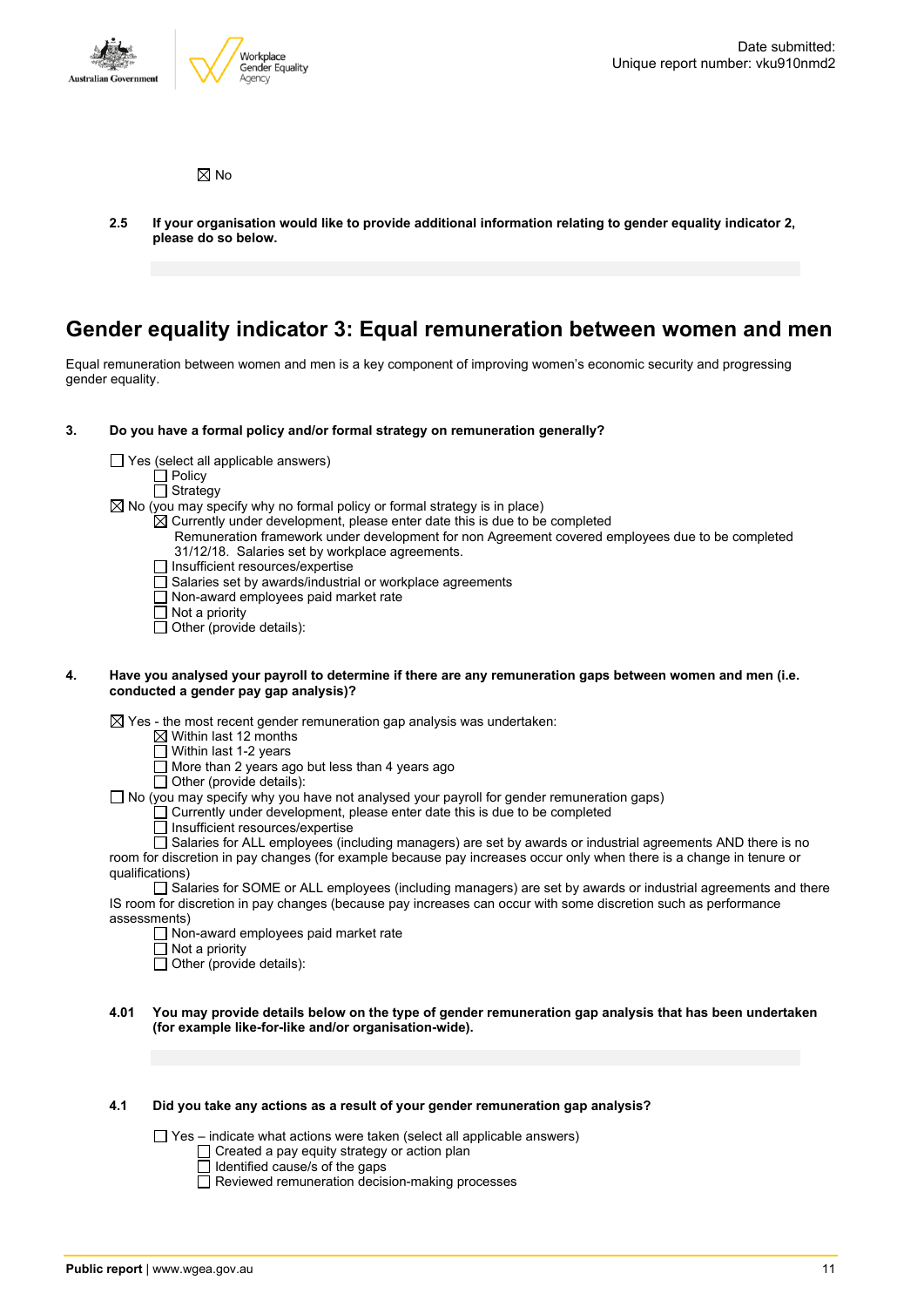



- □ Analysed commencement salaries by gender to ensure there are no pay gaps
- Analysed performance ratings to ensure there is no gender bias (including unconscious bias)
- $\Box$  Analysed performance pay to ensure there is no gender bias (including unconscious bias)
- Trained people-managers in addressing gender bias (including unconscious bias)
- $\Box$  Set targets to reduce any like-for-like gaps
- $\Box$  Set targets to reduce any organisation-wide gaps
- $\Box$  Reported pay equity metrics (including gender pay gaps) to the governing body
- Reported pay equity metrics (including gender pay gaps) to the executive
- Reported pay equity metrics (including gender pay gaps) to all employees
- $\Box$  Reported pay equity metrics (including gender pay gaps) externally
- □ Corrected like-for-like gaps
- $\Box$  Conducted a gender-based job evaluation process
- $\Box$  Implemented other changes (provide details):  $\boxtimes$  No (you may specify why no actions were taken resulting from your remuneration gap analysis)
	- No unexplainable or unjustifiable gaps identified
		- $\boxtimes$  Currently under development, please enter date this is due to be completed
			- Remuneration framework under development for non Agreement covered employees due to be completed 31/12/18. Salaries set by workplace agreements.
		- □ Insufficient resources/expertise
		- Salaries set by awards/industrial or workplace agreements
		- Non-award employees are paid market rate
		- $\Box$  Unable to address cause/s of gaps (provide details why):
		- $\Box$  Not a priority
		- $\overline{\Box}$  Other (provide details):
- **4.2 If your organisation would like to provide additional information relating to gender equality indicator 3, please do so below:**

### **Gender equality indicator 4: Flexible working and support for employees with family and caring responsibilities**

This indicator will enable the collection and use of information from relevant employers about the availability and utility of employment terms, conditions and practices relating to flexible working arrangements for employees and to working arrangements supporting employees with family or caring responsibilities. One aim of this indicator is to improve the capacity of women and men to combine paid work and family or caring responsibilities through such arrangements. The achievement of this goal is fundamental to gender equality and to maximising Australia's skilled workforce.

5. A "PRIMARY CARER" is the member of a couple or a single carer, REGARDLESS OF GENDER, identified as having **greater responsibility for the day-to-day care of a child.**

#### **Do you provide EMPLOYER FUNDED paid parental leave for PRIMARY CARERS that is available for women AND men, in addition to any government funded parental leave scheme for primary carers?**

 $\boxtimes$  Yes. (Please indicate how employer funded paid parental leave is provided to the primary carer):

 $\Box$  By paying the gap between the employee's salary and the government's paid parental leave scheme

By paying the employee's full salary (in addition to the government's paid scheme), regardless of the period of time over which it is paid. For example, full pay for 12 weeks or half pay for 24 weeks

As a lump sum payment (paid pre- or post- parental leave, or a combination)

 $\Box$  No, we offer paid parental leave for primary carers that is available to women ONLY (e.g. maternity leave). (Please indicate how employer funded paid parental leave is provided to women ONLY):

 $\Box$  By paying the gap between the employee's salary and the government's paid parental leave scheme

 $\Box$  By paying the employee's full salary (in addition to the government's paid scheme), regardless of the period of time over which it is paid. For example, full pay for 12 weeks or half pay for 24 weeks

 $\Box$  As a lump sum payment (paid pre- or post- parental leave, or a combination) □ No, we offer paid parental leave for primary carers that is available to men ONLY. (Please indicate how employer funded paid parental leave is provided to men ONLY):

 $\square$  By paying the gap between the employee's salary and the government's paid parental leave scheme

 $\square$  By paying the employee's full salary (in addition to the government's paid scheme), regardless of the period of time over which it is paid. For example, full pay for 12 weeks or half pay for 24 weeks

 $\Box$  As a lump sum payment (paid pre- or post- parental leave, or a combination)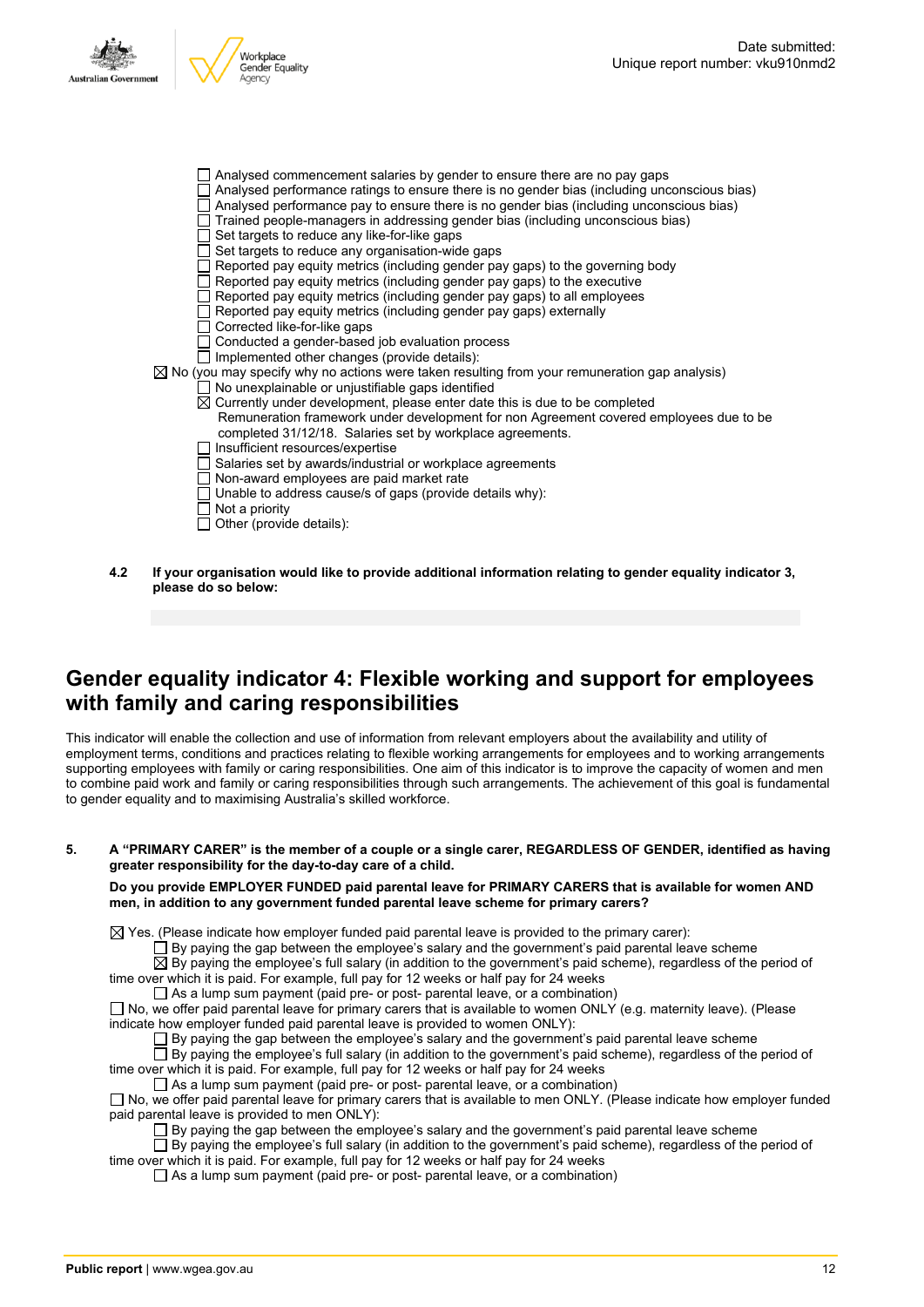

- $\Box$  No, not available (you may specify why this leave is not provided)
	- $\Box$  Currently under development, please enter date this is due to be completed
	- $\overline{\Box}$  Insufficient resources/expertise
	- Government scheme is sufficient
	- $\Box$  Not a priority
	- $\Box$  Other (provide details):
- **5.1 How many weeks of EMPLOYER FUNDED paid parental leave for primary carers is provided? If different amounts of leave are provided (e.g. based on length of service) enter the MINIMUM number of weeks provided to eligible employees:**
	- 4
- 5a. If your organisation would like to provide additional information on your paid parental leave for primary **carers e.g. eligibility period, where applicable the maximum number of weeks provided, and other arrangements you may have in place, please do so below.**
	- **5.2 What proportion of your total workforce has access to employer funded paid parental leave for PRIMARY CARERS?**
		- **• In your calculation, you MUST INCLUDE CASUALS when working out the proportion.**
			- $\Box$  <10% 10-20% 21-30% 31-40%  $\Box$  41-50%  $\overline{51}$ -60%  $\overline{\Box}$  61-70% 71-80% 81-90% 91-99%  $\square$  100%
- 6. A "SECONDARY CARER" is a member of a couple or a single carer, REGARDLESS OF GENDER, who is not the **primary carer.**

**Do you provide EMPLOYER FUNDED paid parental leave for SECONDARY CARERS that is available for men and women, in addition to any government funded parental leave scheme for secondary carers?**

| $\Box$ Yes                                                                                                        |
|-------------------------------------------------------------------------------------------------------------------|
| $\Box$ No, we offer paid parental leave for SECONDARY CARERS that is available to men ONLY (e.g. paternity leave) |
| $\Box$ No, we offer paid parental leave for SECONDARY CARERS that is available to women ONLY                      |
| $\boxtimes$ No (you may specify why employer funded paid parental leave for secondary carers is not paid)         |
| $\Box$ Currently under development, please enter date this is due to be completed                                 |
| $\Box$ Insufficient resources/expertise                                                                           |
| $\boxtimes$ Government scheme is sufficient                                                                       |
| $\Box$ Not a priority                                                                                             |
| $\Box$ Other (provide details):                                                                                   |

**7. How many MANAGERS have taken parental leave during the reporting period (paid and/or unpaid)? Include employees still on parental leave, regardless of when it commenced.**

|          | Primary carer's leave |      | Secondary carer's leave |      |
|----------|-----------------------|------|-------------------------|------|
|          | Female                | Male | Female                  | Male |
| Managers |                       |      |                         |      |

**7.1 How many NON-MANAGERS have taken parental leave during the reporting period (paid and/or unpaid)? Include employees still on parental leave, regardless of when it commenced.**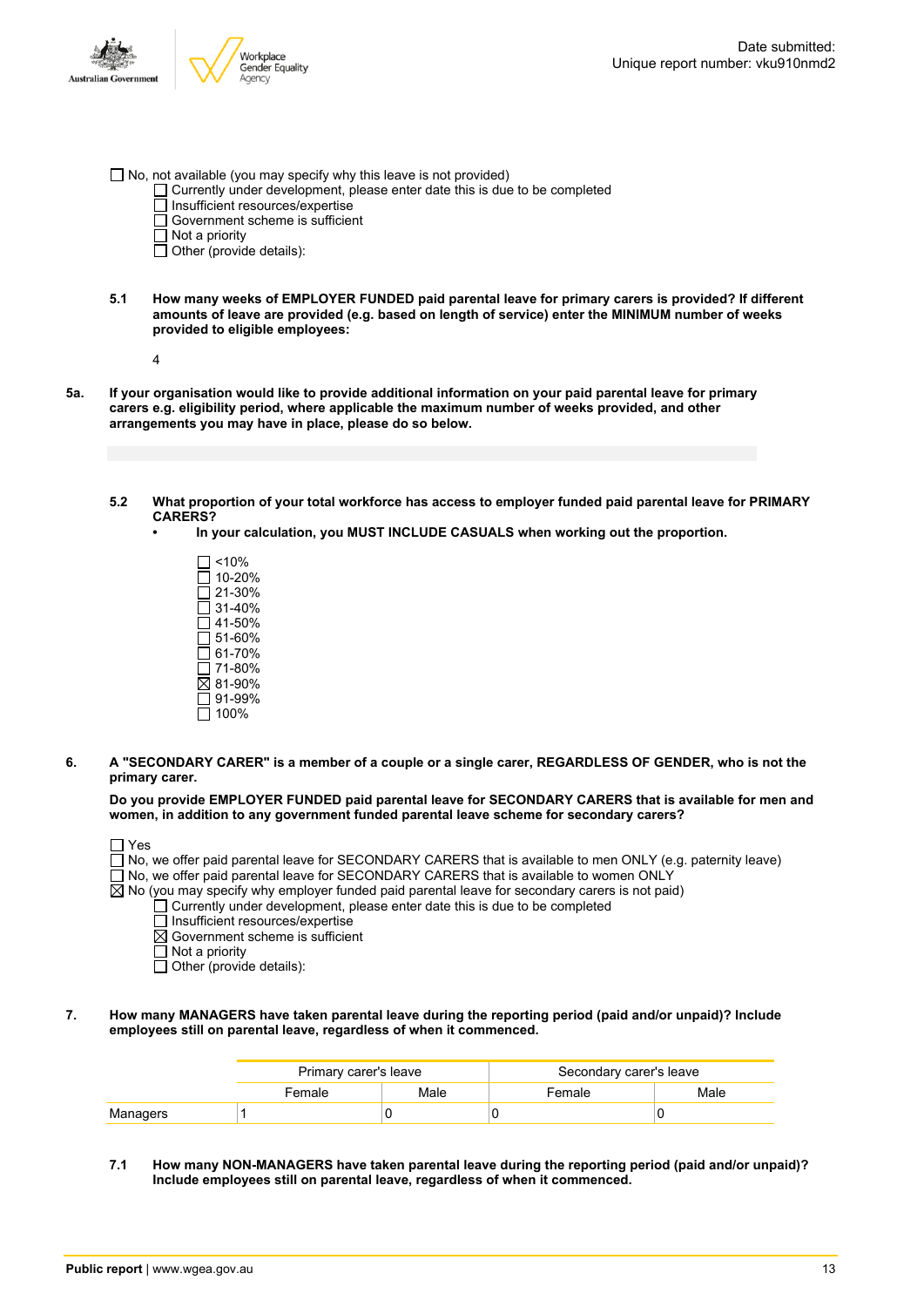

|              | Primary carer's leave |      | Secondary carer's leave |      |
|--------------|-----------------------|------|-------------------------|------|
|              | Female                | Male | Female                  | Male |
| Non-managers | 26                    |      |                         |      |

**8. How many MANAGERS, during the reporting period, ceased employment before returning to work from parental leave, regardless of when the leave commenced?**

**• Include those where parental leave was taken continuously with any other leave type. For example, where annual leave or any other paid or unpaid leave is also taken at that time.**

**• 'Ceased employment' means anyone who has exited the organisation for whatever reason, including resignations, redundancies and dismissals.**

|                    | المصدح<br>emale | Male |
|--------------------|-----------------|------|
| M:<br>ananere<br>. |                 |      |

**8.1 How many NON-MANAGERS, during the reporting period, ceased employment before returning to work from parental leave, regardless of when the leave commenced?**

**• Include those where parental leave was taken continuously with any other leave type. For example, where annual leave or any other paid or unpaid leave is also taken at that time.**

**• 'Ceased employment' means anyone who has exited the organisation for whatever reason, including resignations, redundancies and dismissals.**

|              | ае | Male |
|--------------|----|------|
| Non-managers |    | v    |

#### **9. Do you have a formal policy and/or formal strategy on flexible working arrangements?**

 $\boxtimes$  Yes (select all applicable answers)

 $\boxtimes$  Policy

□ Strategy

 $\Box$  No (you may specify why no formal policy or formal strategy is in place)

- $\Box$  Currently under development, please enter date this is due to be completed
- $\overline{\Box}$  Insufficient resources/expertise
- Don't offer flexible arrangements  $\Box$  Not a priority
- Other (provide details):
- 10. Do you have a formal policy and/or formal strategy to support employees with family or caring responsibilities?
	- $\boxtimes$  Yes (select all applicable answers)

 $\mathbb{\dot{Z}}$  Policy

 $\overline{\Pi}$  Strategy

 $\Box$  No (you may specify why no formal policy or formal strategy is in place)

- $\Box$  Currently under development, please enter date this is due to be completed
- □ Insufficient resources/expertise
- $\Box$  Included in award/industrial or workplace agreement
- $\Box$  Not a priority

 $\Box$  Other (provide details):

11. Do you offer any other support mechanisms, other than leave, for employees with family or caring responsibilities **(eg, employer-subsidised childcare, breastfeeding facilities)?**

⊠ Yes

 $\Box$  No (you may specify why non-leave based measures are not in place)

- $\Box$  Currently under development, please enter date this is due to be completed
- $\overline{\Box}$  Insufficient resources/expertise
- Not a priority

Other (provide details):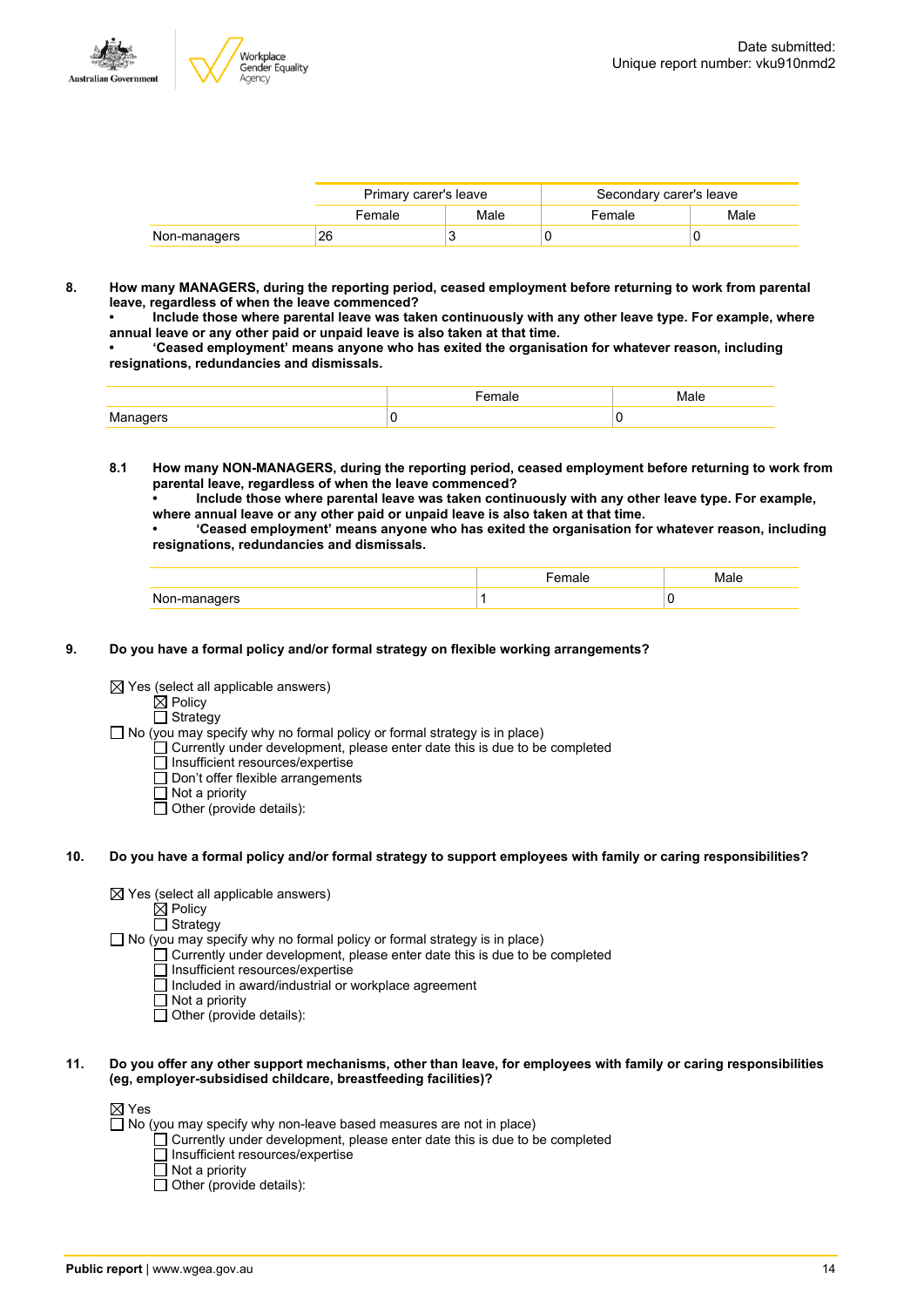



Employer subsidised childcare  $\Box$  Available at some worksites only  $\overline{\Box}$  Available at all worksites On-site childcare Available at some worksites only Available at all worksites  $\boxtimes$  Breastfeeding facilities Available at some worksites only  $\boxtimes$  Available at all worksites Childcare referral services Available at some worksites only  $\overline{\Box}$  Available at all worksites  $\Box$  Internal support networks for parents  $\Box$  Available at some worksites only  $\Box$  Available at all worksites  $\Box$  Return to work bonus (only select this option if the return to work bonus is NOT the balance of paid parental leave when an employee returns from leave) Available at some worksites only  $\Box$  Available at all worksites  $\Box$  Information packs to support new parents and/or those with elder care responsibilities □ Available at some worksites only  $\overline{\Box}$  Available at all worksites  $\Box$  Referral services to support employees with family and/or caring responsibilities Available at some worksites only Available at all worksites  $\Box$  Targeted communication mechanisms, for example intranet/ forums  $\Box$  Available at some worksites only  $\Box$  Available at all worksites  $\Box$  Support in securing school holiday care  $\Box$  Available at some worksites only  $\Box$  Available at all worksites  $\Box$  Coaching for employees on returning to work from parental leave □ Available at some worksites only  $\overline{\Box}$  Available at all worksites  $\Box$  Parenting workshops targeting mothers Available at some worksites only Available at all worksites  $\Box$  Parenting workshops targeting fathers Available at some worksites only Available at all worksites  $\Box$  None of the above, please complete question 11.2 below 12. Do you have a formal policy and/or formal strategy to support employees who are experiencing family or domestic

**11.1 Please select what support mechanisms are in place and if they are available at all worksites.**

**• Where only one worksite exists, for example a head-office, select "Available at all worksites".**

# **violence?**

 $\boxtimes$  Yes (select all applicable answers)  $\dot{\boxtimes}$  Policy  $\Box$  Strategy  $\Box$  No (you may specify why no formal policy or formal strategy is in place) Currently under development, please enter date this is due to be completed Insufficient resources/expertise Included in award/industrial or workplace agreements

- $\Box$  Not aware of the need
- Not a priority
- $\Box$  Other (please provide details):

#### 13. Other than a formal policy and/or formal strategy, do you have any support mechanisms in place to support **employees who are experiencing family or domestic violence?**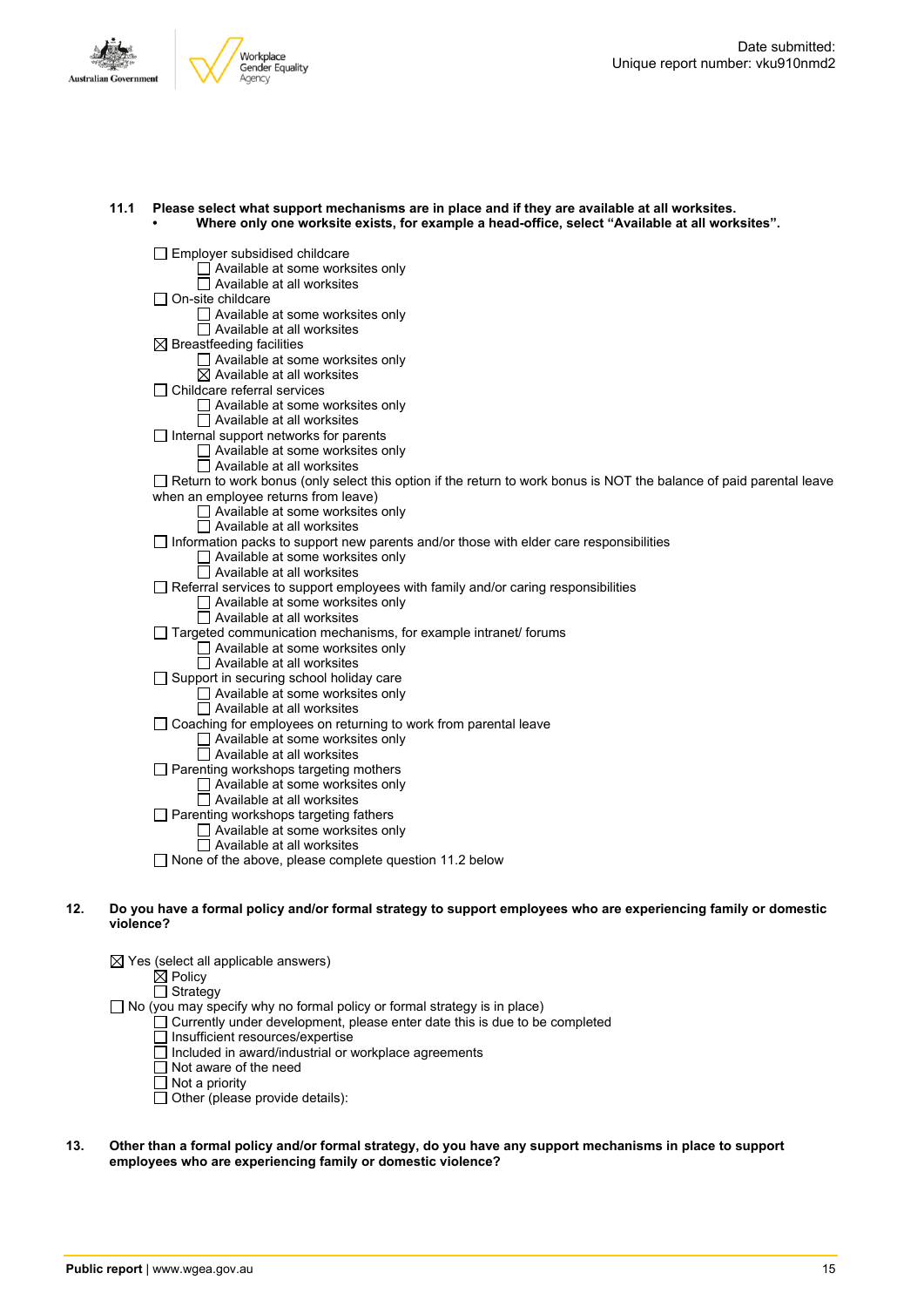

- $\boxtimes$  Yes (select all applicable answers)
	- $\boxtimes$  Employee assistance program (including access to a psychologist, chaplain or counsellor)  $\overline{\boxtimes}$  Training of key personnel
	- $\overline{\boxtimes}$  A domestic violence clause is in an enterprise agreement or workplace agreement
	- $\boxtimes$  Workplace safety planning
	- $\overline{\boxtimes}$  Access to paid domestic violence leave (contained in an enterprise/workplace agreement)
	- $\boxtimes$  Access to unpaid domestic violence leave (contained in an enterprise/workplace agreement)
	- $\boxtimes$  Access to paid domestic violence leave (not contained in an enterprise/workplace agreement)
	- $\overline{\boxtimes}$  Access to unpaid leave
	- $\overline{\boxtimes}$  Confidentiality of matters disclosed
	- $\boxtimes$  Referral of employees to appropriate domestic violence support services for expert advice
	- $\boxtimes$  Protection from any adverse action or discrimination based on the disclosure of domestic violence  $\boxtimes$  Flexible working arrangements
	-
	- $\overline{\boxtimes}$  Provision of financial support (e.g. advance bonus payment or advanced pay)
	- $\boxtimes$  Offer change of office location
	- $\overline{\boxtimes}$  Emergency accommodation assistance
	- $\overline{\boxtimes}$  Access to medical services (e.g. doctor or nurse)
	- $\Box$  Other (provide details):

#### $\Box$  No (you may specify why no other support mechanisms are in place)

- $\Box$  Currently under development, please enter date this is due to be completed
- □ Insufficient resources/expertise
- $\overline{\Box}$  Not aware of the need
- $\Box$  Not a priority
- $\overline{\Box}$  Other (provide details):

#### 14. Where any of the following options are available in your workplace, are those option/s available to both women **AND men?**

- **• flexible hours of work**
- **• compressed working weeks**
- **• time-in-lieu**
- **• telecommuting**
- **• part-time work**
- **• job sharing**
- **• carer's leave**
- **• purchased leave**
- **• unpaid leave.**

#### **Options may be offered both formally and/or informally.**

**For example, if time-in-lieu is available to women formally but to men informally, you would select NO.**

- $\boxtimes$  Yes, the option/s in place are available to both women and men.
- $\Box$  No, some/all options are not available to both women AND men.

#### **14.1 Which options from the list below are available? Please tick the related checkboxes. • Unticked checkboxes mean this option is NOT available to your employees.**

|                          | Managers    |          | Non-managers |             |
|--------------------------|-------------|----------|--------------|-------------|
|                          | Formal      | Informal | Formal       | Informal    |
| Flexible hours of work   | ⋈           |          | ⊠            |             |
| Compressed working weeks | ⊠           |          | $\boxtimes$  |             |
| Time-in-lieu             |             |          | $\boxtimes$  |             |
| Telecommuting            |             |          |              |             |
| Part-time work           | ⊠           |          | X            |             |
| Job sharing              |             |          |              | $\boxtimes$ |
| Carer's leave            | Χ           |          | $\boxtimes$  |             |
| Purchased leave          | Χ           |          | X            |             |
| Unpaid leave             | $\boxtimes$ |          | X            |             |

#### **14.3 You may specify why any of the above options are NOT available to your employees.**

 $\Box$  Currently under development, please enter date this is due to be completed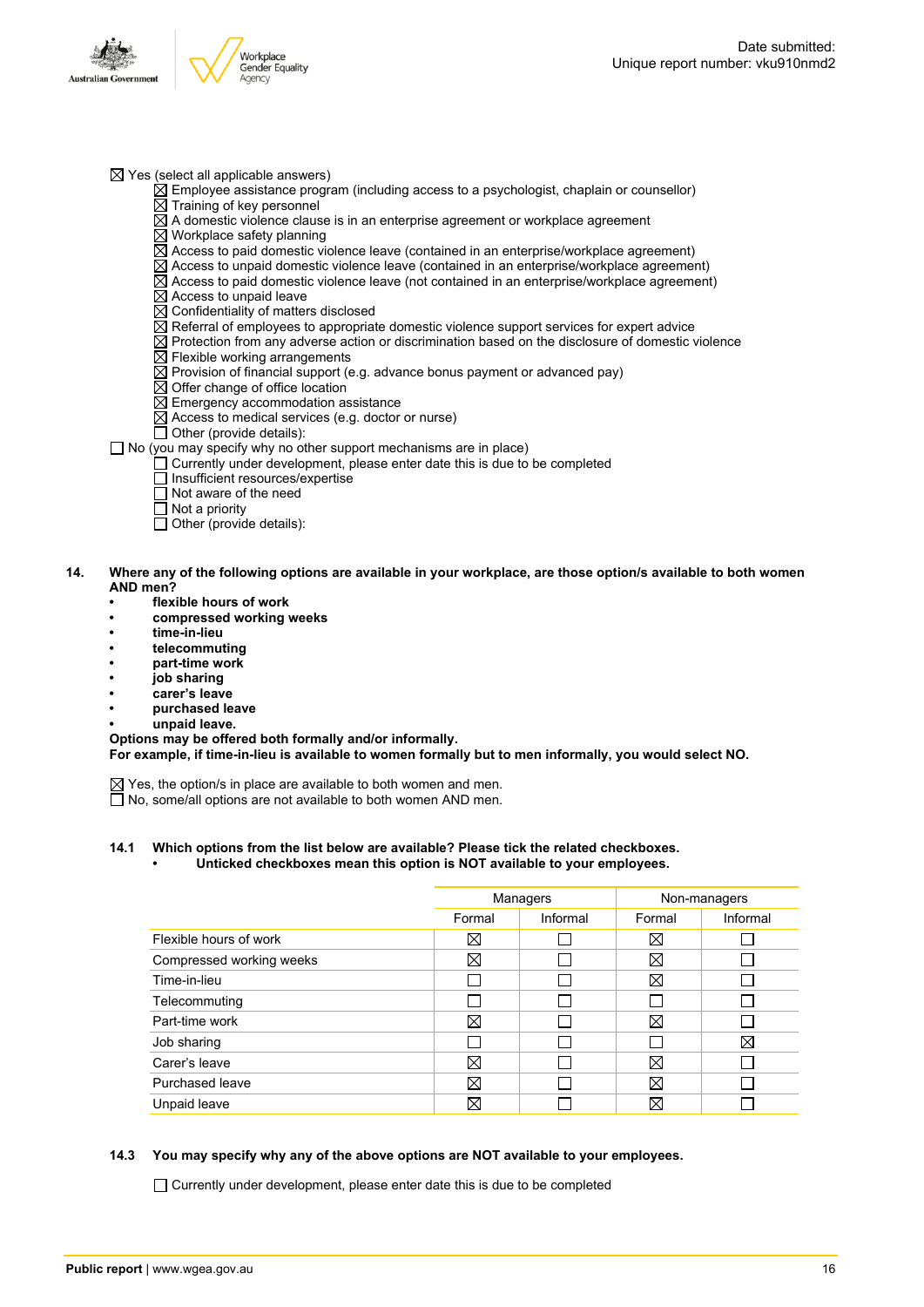

 $\Box$  Insufficient resources/expertise  $\overline{\boxtimes}$  Not a priority  $\overline{\Box}$  Other (provide details):

**14.4 If your organisation would like to provide additional information relating to gender equality indicator 4, please do so below:**

### **Gender equality indicator 5: Consultation with employees on issues concerning gender equality in the workplace**

This gender equality indicator seeks information on what consultation occurs between employers and employees on issues concerning gender equality in the workplace.

#### **15. Have you consulted with employees on issues concerning gender equality in your workplace?**

| ⊢1 Yes                                                                                        |  |
|-----------------------------------------------------------------------------------------------|--|
| $\boxtimes$ No (you may specify why you have not consulted with employees on gender equality) |  |
| $\boxtimes$ Not needed (provide details why):                                                 |  |
| All policy is built around EEO principals                                                     |  |
| $\Box$ Insufficient resources/expertise                                                       |  |
| $\Box$ Not a priority                                                                         |  |
| $\Box$ Other (provide details):                                                               |  |
|                                                                                               |  |

**15.3 If your organisation would like to provide additional information relating to gender equality indicator 5, please do so below.**

# **Gender equality indicator 6: Sex-based harassment and discrimination**

The prevention of sex-based harassment and discrimination (SBH) has been identified as important in improving workplace participation. Set by the Minister, this gender equality indicator seeks information on the existence of a SBH policy and/or strategy and whether training of managers on SBH is in place.

#### **16. Do you have a formal policy and/or formal strategy on sex-based harassment and discrimination prevention?**

| $\boxtimes$ Yes (select all applicable answers) |  |
|-------------------------------------------------|--|
| $\boxtimes$ Policy                              |  |

**Strategy** 

- $\Box$  No (you may specify why no formal policy or formal strategy is in place)
	- Currently under development, please enter date this is due to be completed
		- Insufficient resources/expertise
		- $\Box$  Included in award/industrial or workplace agreement
		- $\Box$  Not a priority
		- $\Box$  Other (provide details):
- **16.1 Do you include a grievance process in any sex-based harassment and discrimination prevention formal policy and/or formal strategy?**

⊠ Yes

 $\Box$  No (you may specify why a grievance process is not included)

Currently under development, please enter date this is due to be completed Insufficient resources/expertise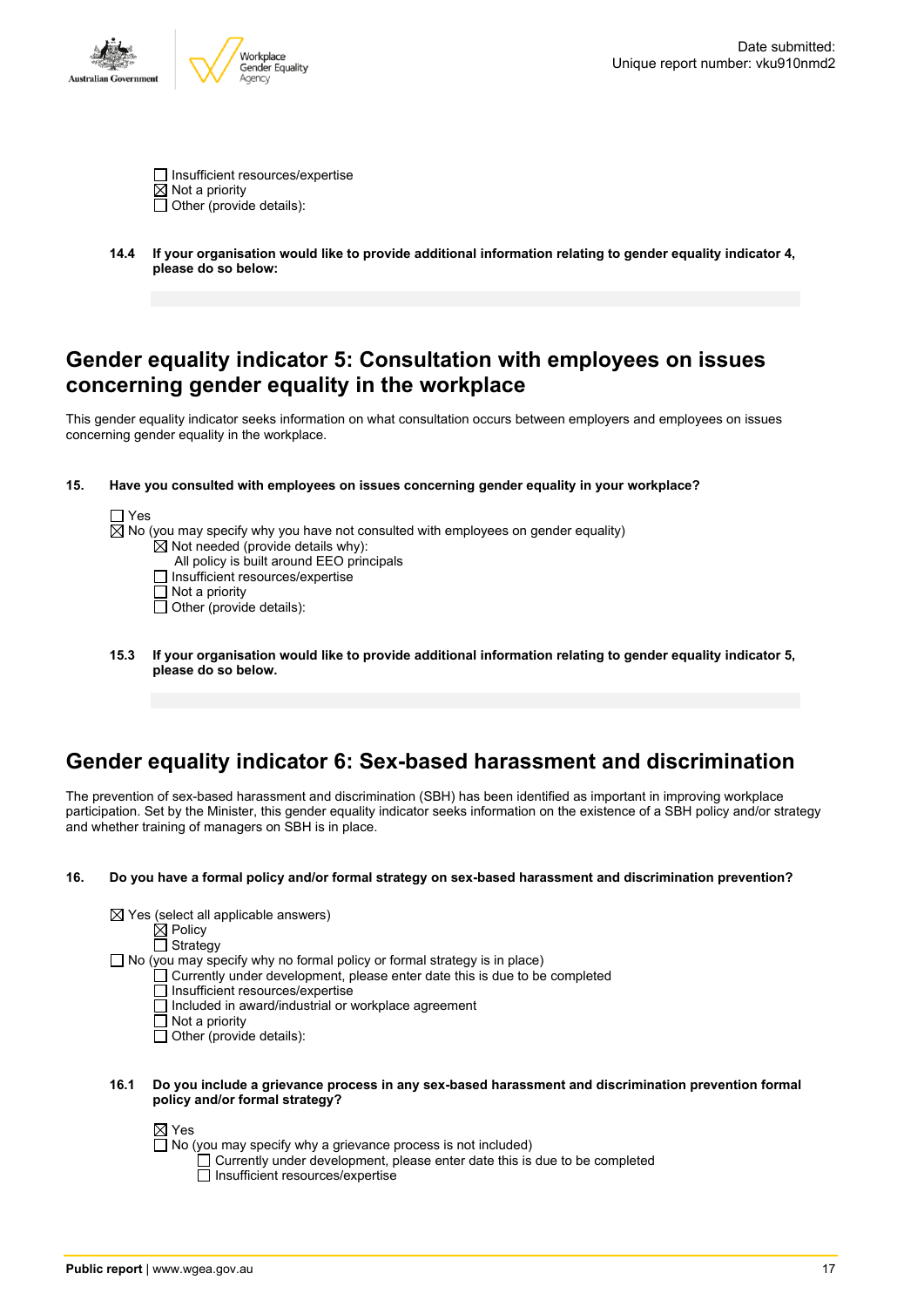

Not a priority Other (provide details):

#### **17. Do you provide training for all managers on sex-based harassment and discrimination prevention?**



**17.1 If your organisation would like to provide additional information relating to gender equality indicator 6, please do so below:**

### **Other**

18. If your organisation has introduced any outstanding initiatives that have resulted in improved gender equality in **your workplace, please tell us about them.**

(As with all questions in this questionnaire, information you provide here will appear in your public report.)